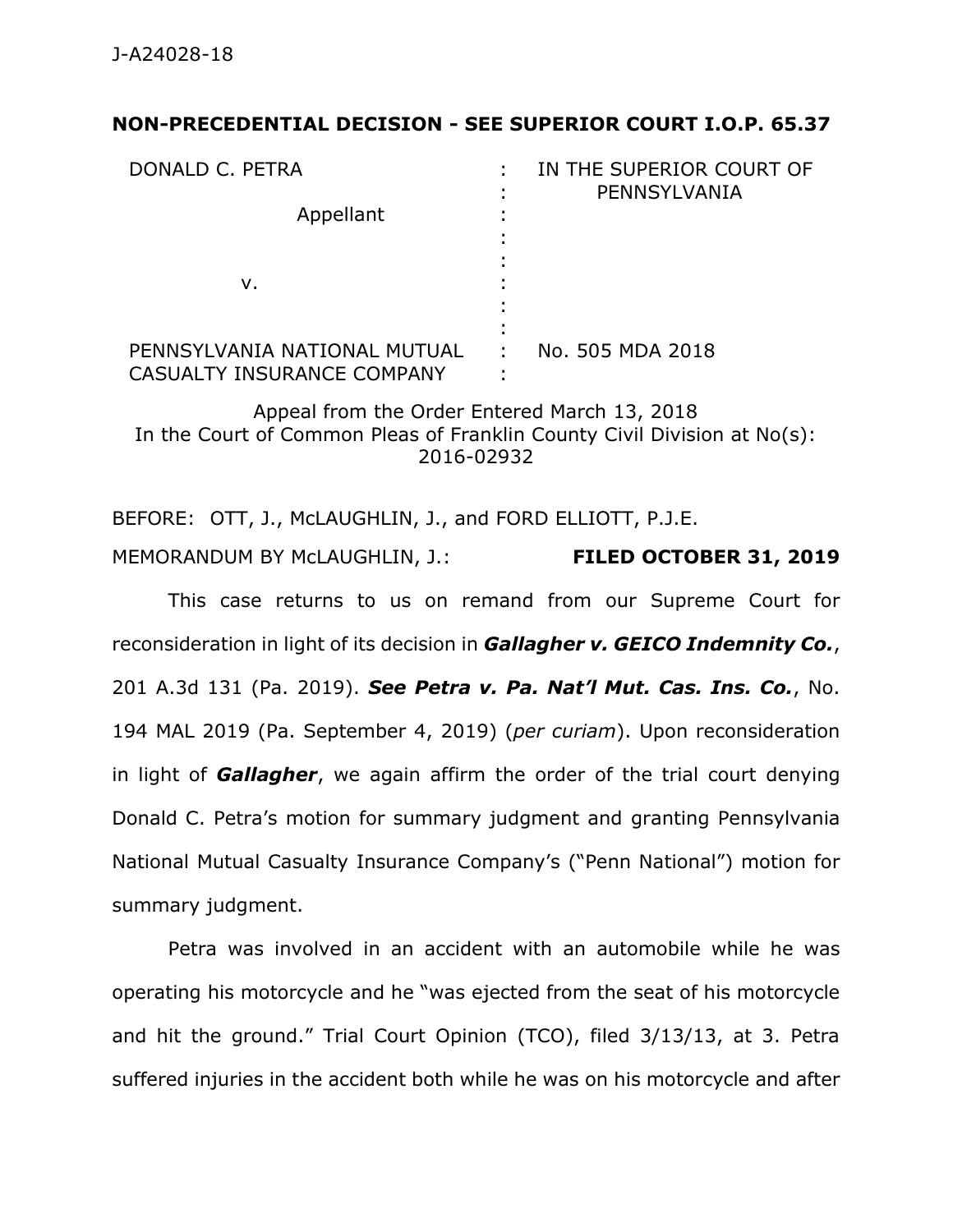he flew off of it. His motorcycle was insured through a policy underwritten by Progressive Advanced Insurance Co. ("Motorcycle Policy"). Because he had waived underinsured motorist ("UIM") coverage under his Motorcycle Policy, Petra sought such coverage under a separate policy for his minivan ("Minivan Policy"). The Minivan Policy was issued by Penn National and it included a "household exclusion" excluding UIM coverage for injuries sustained while occupying, or being struck by, any vehicle not insured under the Minivan Policy.

Penn National denied coverage and in August 2016, Petra filed a Complaint for a declaratory judgment. Both sides ultimately moved for summary judgment. Petra argued that the household exclusion did not bar him from UIM coverage "because he was not occupying or struck by a vehicle when he suffered injuries from hitting the pavement." TCO at 4 (citing Petra's Motion for Summary Judgment, ¶ 24). He did not argue that the household exclusion violated any provision of the Motor Vehicle Financial Responsibility Law ("MVFRL"). Penn National maintained that the language of the household exclusion barred coverage. The trial court denied Petra's motion for summary judgment, and granted Penn National's motion.

Petra appealed to this Court. He again argued that the household exclusion, by its terms, did not preclude coverage under the facts of this case because he was not occupying or struck by a vehicle when he sustained the injuries for which he sought coverage:

- 2 -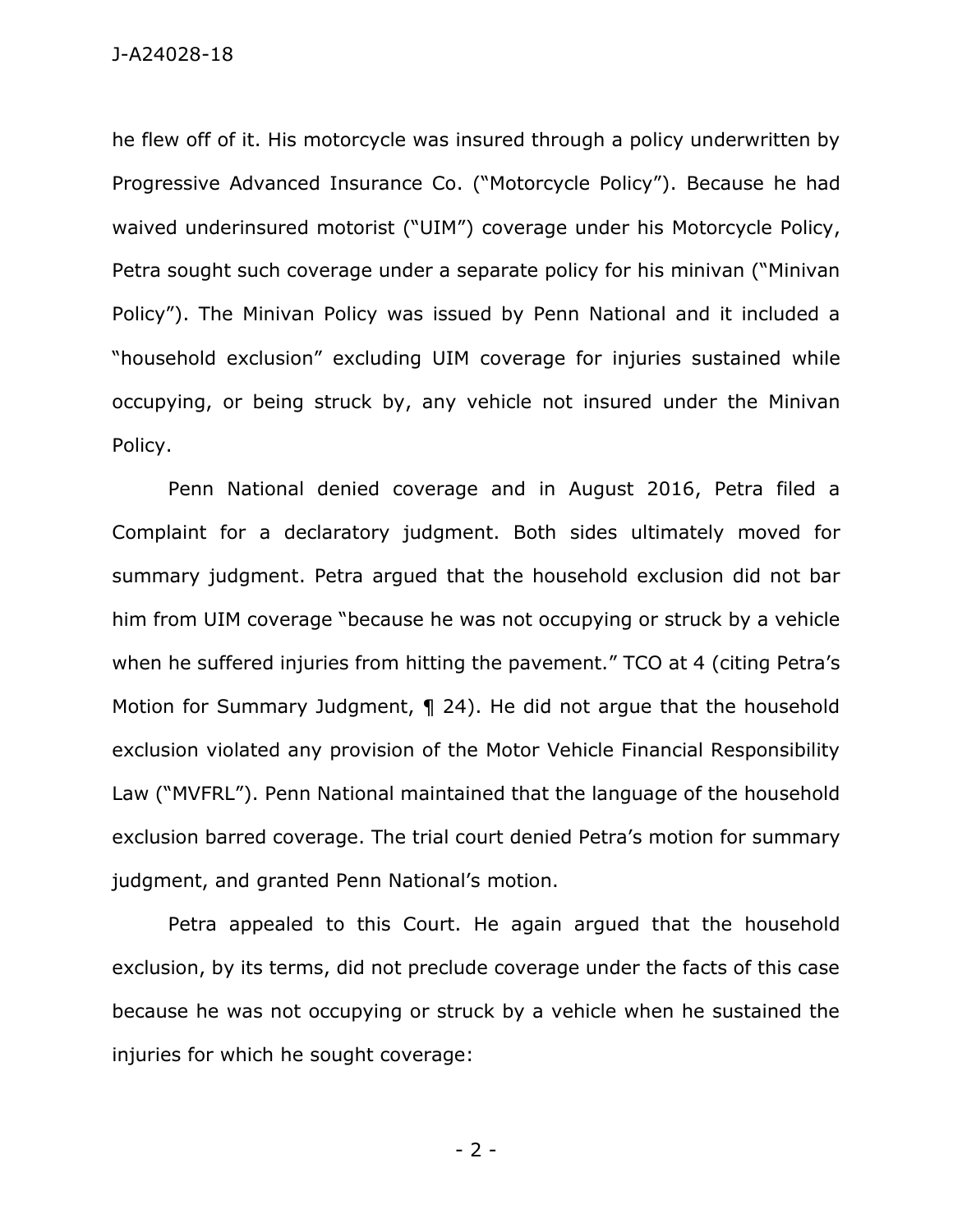Is Plaintiff, Donald C. Petra, entitled to underinsured motorist benefits pursuant to an automobile insurance policy issued by Defendant, Pennsylvania National Insurance Company, because the "household exclusion" does not preclude coverage as Plaintiff was not "occupying" a non-insured motor vehicle when he was injured?

Petra's Br. at 2. He did not argue that the household exclusion violated any provision of the MVFRL. We affirmed. *See Petra v. Pa. Nat'l Mut. Cas. Ins. Co.*, No. 505 MDA 2018, 2019 WL 210671, at \*3 (Pa.Super. filed Jan. 16, 2019) (unpublished memorandum).

One week after we issued our decision in this case, the Supreme Court decided *Gallagher*. There, Gallagher had two insurance policies from GEICO, one for his motorcycle and another for his automobiles. Both policies included stacked UIM coverage, and Gallagher had paid for such coverage. After he sustained severe injuries when a truck struck his motorcycle, he sought stacked UIM coverage under both policies. GEICO paid the UIM coverage under the motorcycle policy, but denied coverage under the automobile policy, citing that policy's household exclusion. The Supreme Court held that the household exclusion was unenforceable in such circumstances. It explained that the exclusion acted as a *de facto* waiver of stacked UIM coverage, when Gallagher had not signed the waiver of UIM stacking that Section 1738 of the MVFRL requires. *Gallagher*, 201 A.3d at 138.

Following the Supreme Court's decision in *Gallagher*, Petra petitioned the Pennsylvania Supreme Court for allowance of appeal. The Court granted